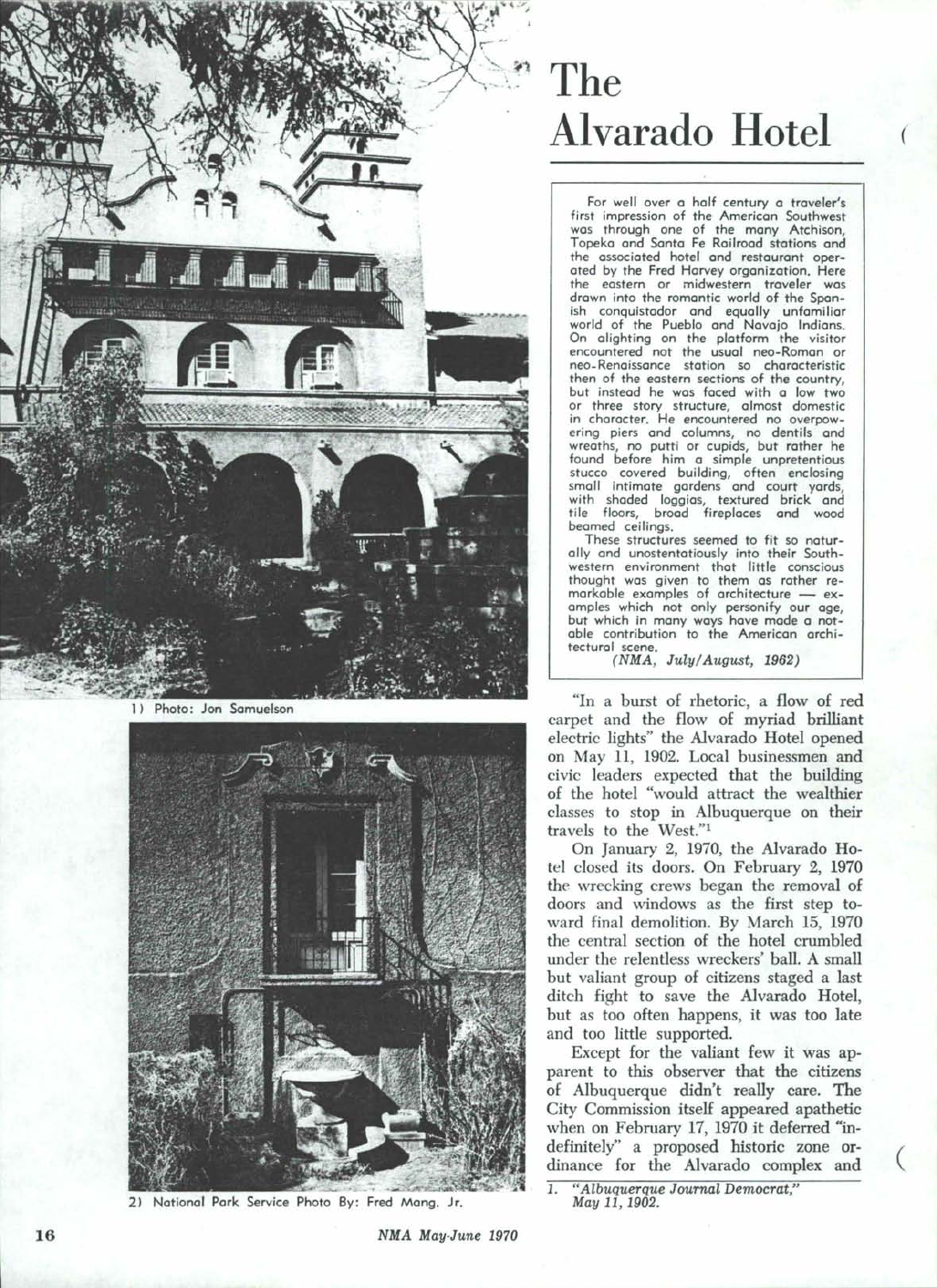## **1902 1970**

surrounding city blocks. On that date demolition had not drastically affected the central and most historically important section of the hotel structure. But the Commission was fearful that this ordinance might delay approval by the Federal government of the Urban Renewal Project, of which the blocks adjacent to the Alvarado and slated for inclusion within the proposed historic district, are a part.

Thus the Alvarado Hotel becomes a dusty memory.

Although the Alvarado Hotel and its adjacent railroad station have long been considered a vital part of any revitalization of downtown Albuquerque, no program to ensure the building's preservation was instituted. This inaction now seems incredible when one recalls the frequent "rumors"-always denied by railroad officials-that the hotel would be closed and the structure demolished. It should have been all too clear that time was running out and that the days of the building as a hotel were numbered. The structure was old and maintenance was high. The Alvarado was allowed to deteriorate. Highway motels were newer and flashier. Also the Santa Fe Railway and its hotel lessee, The Fred Harvey Company, have a long history of closing and then demolishing the chain of handsome railroad hotels and stations that once stretched across New Mexico and Arizona. After the 1968 sale of the La Fonda in Santa Fe, the Alvarado was the sole surviving active Fred Harvey hotel in New Mexico.

The final "rumor" began to circulate in early 1969. On February 3, 1969, the Albuquerque City Commission approved an application to transfer the Alvarado's liquor license to an indefinite Old Town site. Evidence was pointing toward the inevitable. Some few citizens became concerned, but the city fathers took no further action.

On May 23, 1969, the Alvarado Hotel and Railroad Station complex was placed on the New Mexico Register of Cultural Properties and was nominated for inclusion on the National Registry of Historic Places.

On June 3, 1969, the Alvarado man-. agement announced the closing of the coffee shop-more evidence, but no ad-



3) Photo: John P. Conron

4) Photo: John P. Conron



NMA May·June 1970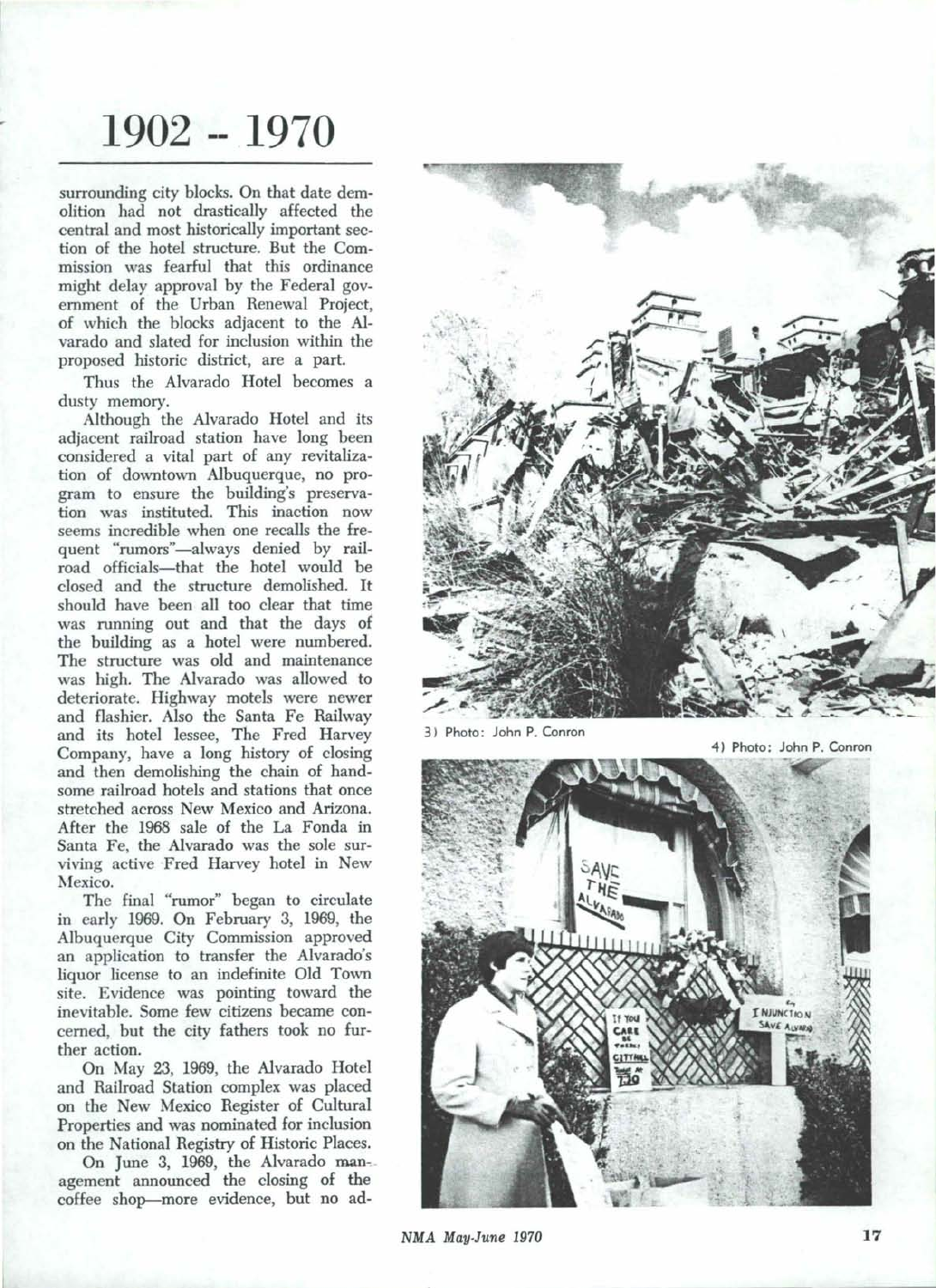

## "We were pleased by the ease with which we were able to erect and close in the basic structure."

That statement from Allen Stamm  $G$  Associates, contractors, says a lot. They go on to say . . .

" Our workmen who hod had no previous experience with these joists had them in place in a far shorter period of time than we had originally estimated. We also found their adaptability to the style of construction involved to be pleasantly surprising.

You may rest assured we will employ the use of TRUS JOISTS at the very next opportunity."

Remember - usually on-the-job workmen can erect TRUS JOISTS without heavy equipment.

That means a lot of time is saved. That means a lot.

Grace Community Church

Santa Fe, N.M.

Contractor: Allen Stamm & Associates Architect: Ted Luna

& Associates

7100 Constitution Avenue H.E. Albuquerque *51)5/256-2058* **George B. McGill**

 $\big($